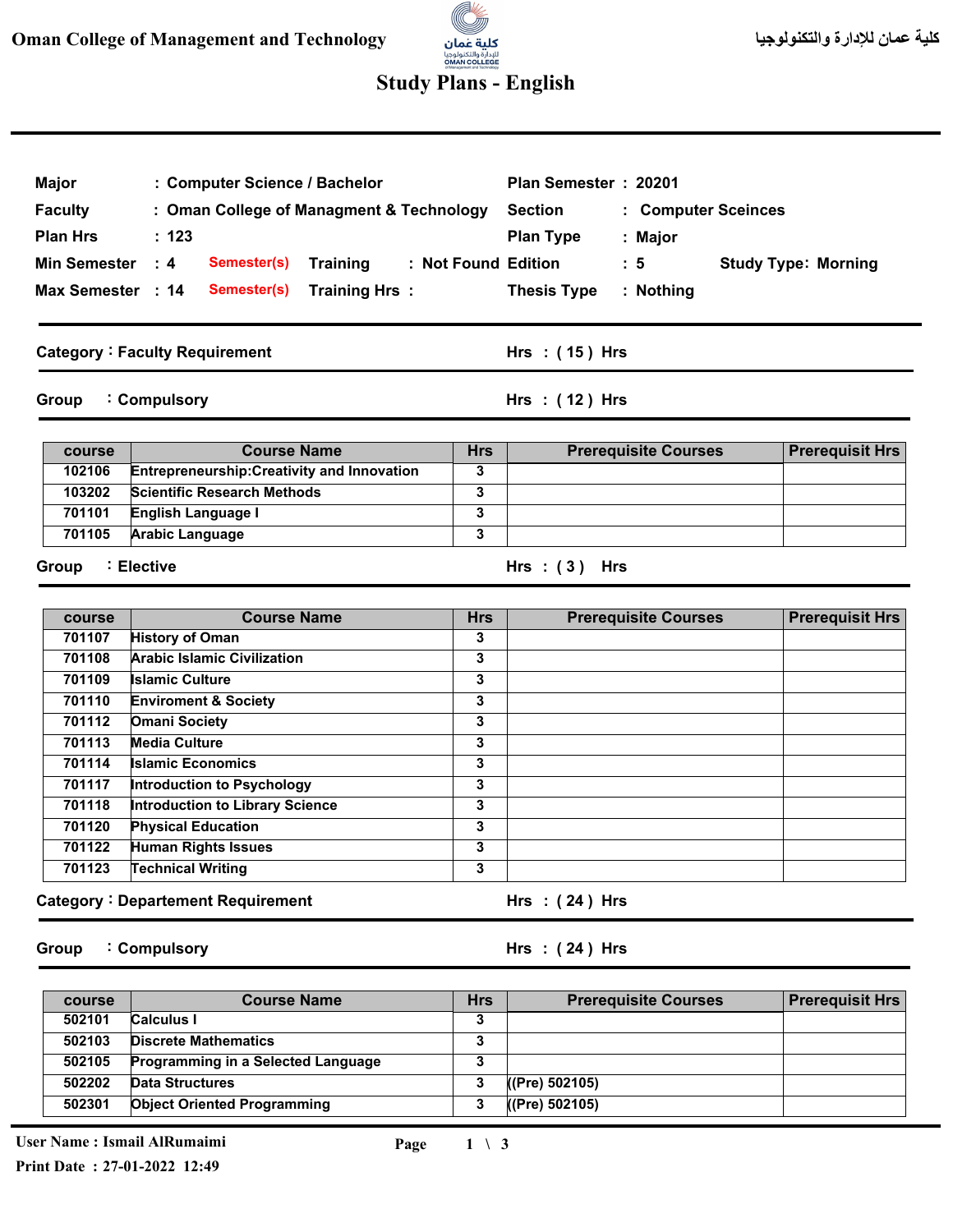

## **Study Plans - English**

|        | <b>Category</b> Departement Requirement    |              | Hrs: $(24)$ Hrs              |                        |
|--------|--------------------------------------------|--------------|------------------------------|------------------------|
| Group  | <b>Compulsory</b>                          |              | Hrs: $(24)$ Hrs              |                        |
| course | <b>Course Name</b>                         | <b>Hrs</b>   | <b>Prerequisite Courses</b>  | <b>Prerequisit Hrs</b> |
| 502302 | <b>Database Management Systems</b>         | 3            | $($ (Pre) 502301)            |                        |
| 503401 | <b>Operating Systems</b>                   | 3            | ((Pre) 502105)               |                        |
| 503407 | <b>Multimedia Systems</b>                  | 3            |                              |                        |
|        | <b>Category: Supporting Requirement</b>    |              | Hrs: (78) Hrs                |                        |
| Group  | : Compulsory                               |              | Hrs $:(72)$ Hrs              |                        |
|        |                                            |              |                              |                        |
| course | <b>Course Name</b>                         | <b>Hrs</b>   | <b>Prerequisite Courses</b>  | <b>Prerequisit Hrs</b> |
| 502102 | <b>Calculus II</b>                         | 3            | ((Pre) 502101)               |                        |
| 502104 | Probability                                | 3            |                              |                        |
| 502203 | <b>Algorithms Analysis &amp; Design</b>    | 3            | (Pre) 502202)                |                        |
| 503200 | Programming in Java Language               | 3            | ((Pre) 502105)               |                        |
| 503201 | <b>Assembly Language Programming</b>       | 3            |                              |                        |
| 503202 | <b>Computation Theory</b>                  | 3            | (Pre) 502103)                |                        |
| 503203 | <b>Applications Software Packages</b>      | 3            |                              |                        |
| 503205 | <b>System Programming</b>                  | 3            | ((Pre) 502105)               |                        |
| 503207 | <b>Information Technology</b>              | 3            |                              |                        |
| 503209 | <b>File Structures</b>                     | 3            | (Pre) 502202)                |                        |
| 503210 | <b>Digital Logic Design</b>                | 3            |                              |                        |
| 503301 | <b>System Analysis and Design</b>          | 3            | (Pre) 502302)                |                        |
| 503302 | <b>Building Systems Using 4GL</b>          | 3            | (Pre) 502302)                |                        |
| 503303 | <b>Prolog Language Programming</b>         | 3            | ((Pre)& 502105 (Pre) 502103) |                        |
| 503304 | <b>Artificial Intelligence</b>             | 3            | ((Pre) 503303)               |                        |
| 503305 | <b>Computer Graphics</b>                   | 3            | ((Pre) 502202)               |                        |
| 503402 | <b>Compliers Design</b>                    | 3            | ((Pre) 503202)               |                        |
| 503403 | <b>Computer Architecture</b>               | 3            | ( (Pre) 503210)              |                        |
| 503404 | <b>Data Communications &amp; Networks</b>  | 3            | ((Pre) 503207)               |                        |
| 503405 | <b>Software Engineering</b>                | 3            | ((Pre) 502301)               |                        |
| 503409 | <b>Graduation Project</b>                  | 3            |                              |                        |
| 503416 | <b>Internet Programming</b>                | 3            |                              |                        |
| 503417 | <b>Data Security</b>                       | 3            | ((Pre) 502101)               |                        |
| 503418 | <b>Object-Oriented Analysis and Design</b> | $\mathbf{3}$ | $($ (Pre) 502301)            |                        |